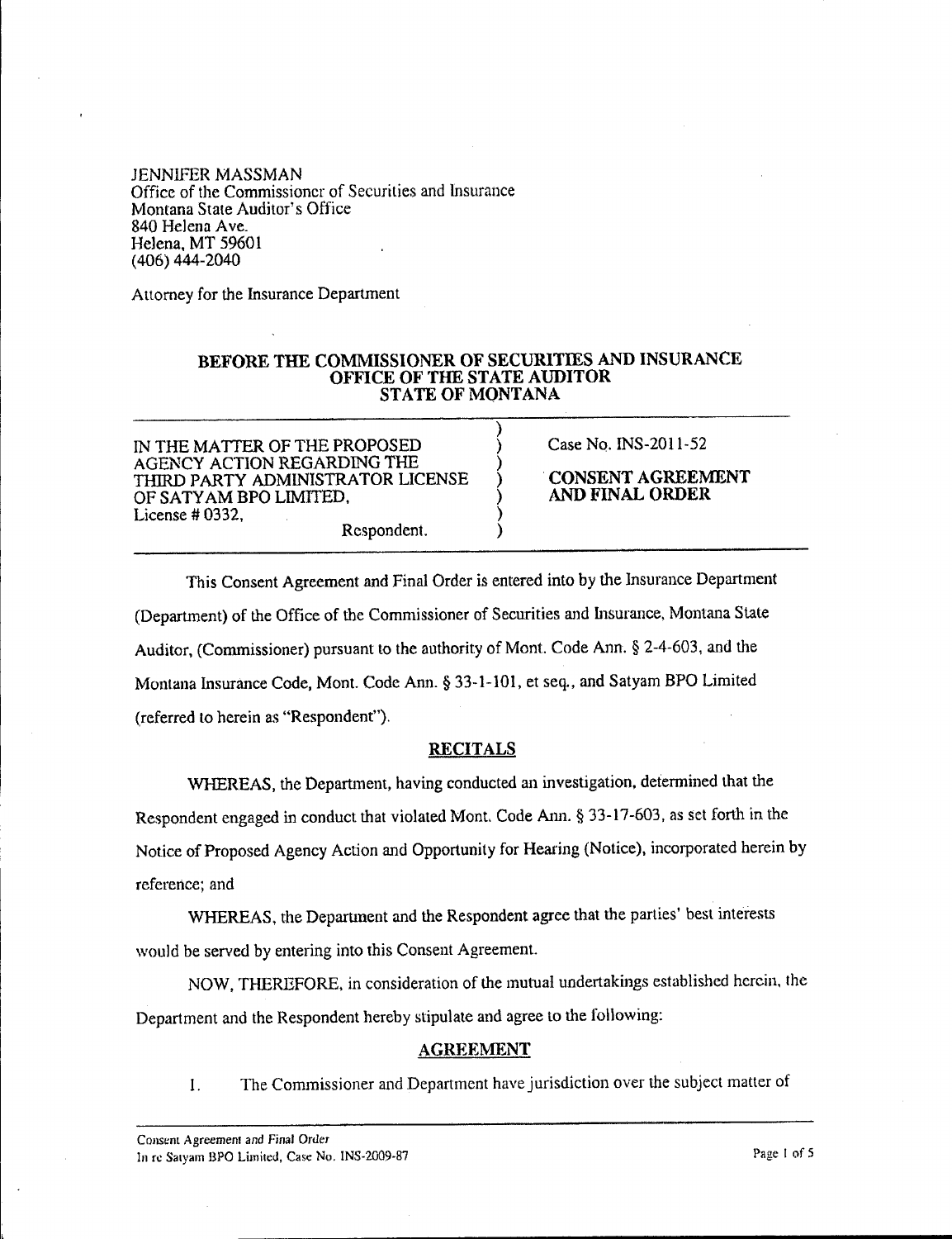the above-entitled proceeding.

 $2<sub>1</sub>$ Respondent acknowledges that it was advised of the right to be represented by legal counsel, and if represented by legal counsel that such legal representation was satisfactory.

 $\overline{3}$ . Respondent acknowledges that its authorized representative signing this Consent Agreement has read and understands each term of this Consent Agreement and Final Order. Respondent acknowledges that it enters into this Consent Agreement voluntarily, and without reservation. Respondent further acknowledges that this Consent Agreement constitutes the entire agreement between the parties and that no other promises or agreements, either express or implied, have been made by the Department or by any member, officer, agent or representative of the Department or the Commissioner to induce Respondent to enter into this Consent Agreement.

 $\overline{4}$ . The Department contends as set forth in the Fact Assertions and Conclusions of Law in the Notice. Respondent neither admits nor denies the Fact Assertions and Conclusions of Law in the Notice. The Department and Respondent have elected to resolve these matters as follows:

Respondent agrees that its administrator license will be revoked on the  $(a)$ date the Final Order is signed.

Respondent agrees that it will not apply for an administrator license for a  $(b)$ period of 1 year from the date the Final Order is signed. Respondent agrees that if it applies for an administrator license before the 1 year period has expired, the Department and Commissioner will summarily deny the application without an opportunity for a hearing.

If Respondent wishes to apply for an administrator license after the 1 year  $\epsilon$ period has expired, Respondent must successfully complete all licensing requirements then in effect. Further, the Department and Commissioner may deny the license provided that the license denial is not based solely on the Notice, the allegations contained in the Notice, or this Consent Agreement and Final Order.

Respondent agrees to comply with the terms and conditions of this  $(d)$ Consent Agreement, the Insurance Code and all other regulations of the state of Montana.

> Under authority of the Code, the Department hereby agrees that it will not  $(e)$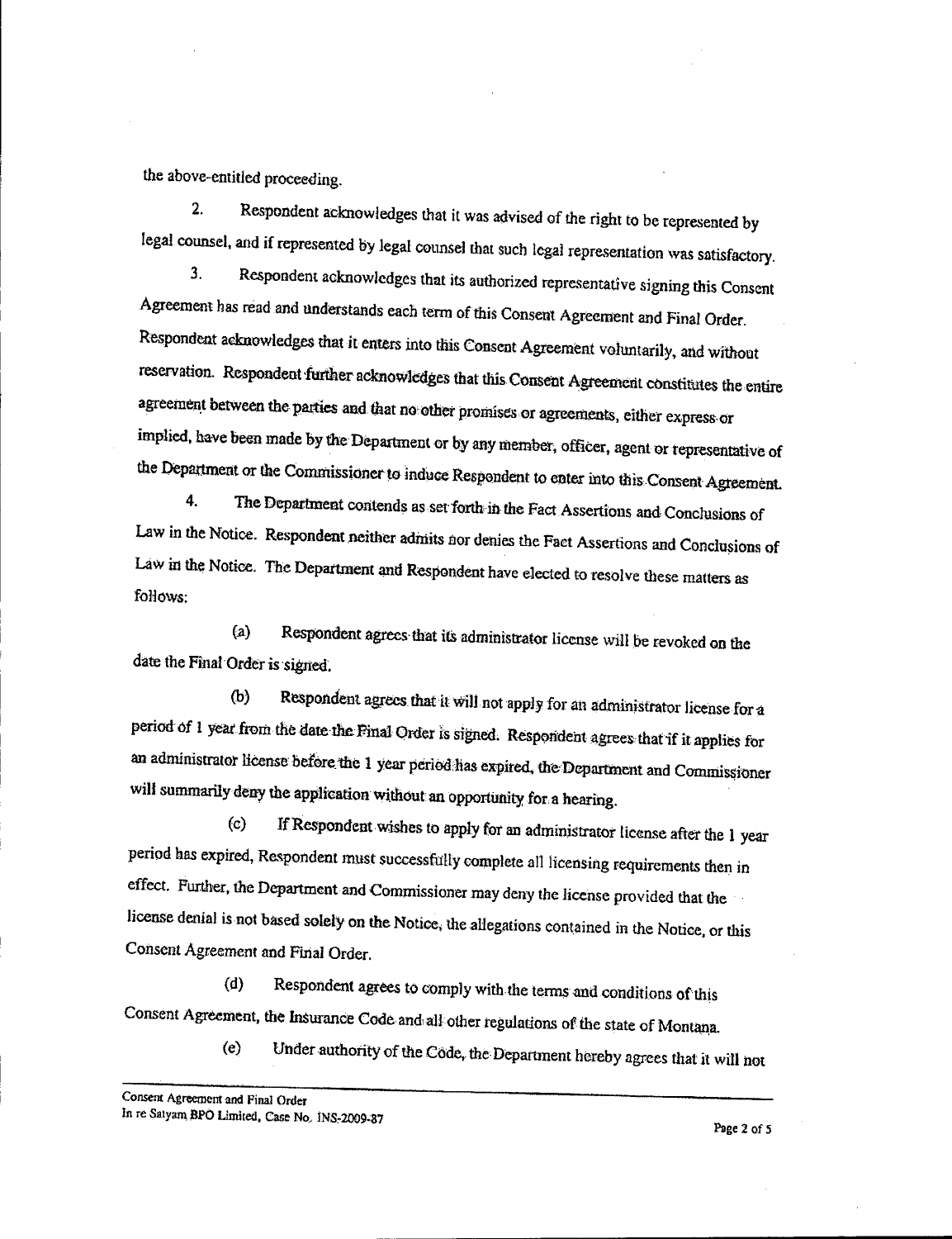initiate any civil or administrative action against Respondent regarding the allegations contained in this action

Respondent fully and forever releases and discharges the Department, the  $(f)$ elected Commissioner and all Department employees from any and all actions, claims, causes of action, demands, or expenses for damages or injuries that may arise from the allegations underlying this Agreement, whether asserted or unasserted, known or unknown, foreseen or unforeseen, arising out of the action.

Respondent specifically and affirmatively waives a contested case hearing  $\left( \mathbf{g} \right)$ and all rights to appeal under the Montana Administrative Procedure Act, Mont. Code Ann. § 2-4-101, et seq., and elects to resolve this matter on the terms and conditions set forth herein.

This Consent Agreement shall be incorporated and made a part of the attached  $5<sub>1</sub>$ Final Order issued by the Commissioner herein. Respondent understands that this Consent Agreement is not effective until such time as the Final Order is signed.

Respondent understands that this Consent Agreement and Final Order is a public 6. record under Montana law and, as such, may not be sealed or otherwise withheld from the public.

 $\overline{7}$ . Respondent further understands that, upon the signing of the Final Order by the Commissioner or her representative, this Consent Agreement and Final Order will be an order of the Commissioner and failure to comply with the same may constitute separate violations of the Montana Insurance Code, pursuant to Mont. Code Ann. § 33-1-318, and/or other applicable statutes or rules, and may result in subsequent legal action by the Department.

| ACCEPTED BY SATYAM BPO LIMITED on this $\mathscr{C}^{\mathcal{U}}$ day of $\mathscr{I}$ and<br>2011 |
|-----------------------------------------------------------------------------------------------------|
|                                                                                                     |
| Printed Name: <del>Vittiga</del> Senguta                                                            |
| $Hes$ Head- $Fix'$ nance                                                                            |
| $'$ FPFFD BV TUC inclusion in $\mathcal{L}_{\mathcal{F}}$                                           |

ACCEPTED BY THE INSURANCE DEPARTMENT on this  $\mathscr{L}$  day of  $\mathscr{L}$ <sub>ure</sub>, 2011.

ER MASSMAN

Attorney for the Insurance Department

 $\mathbf{I}$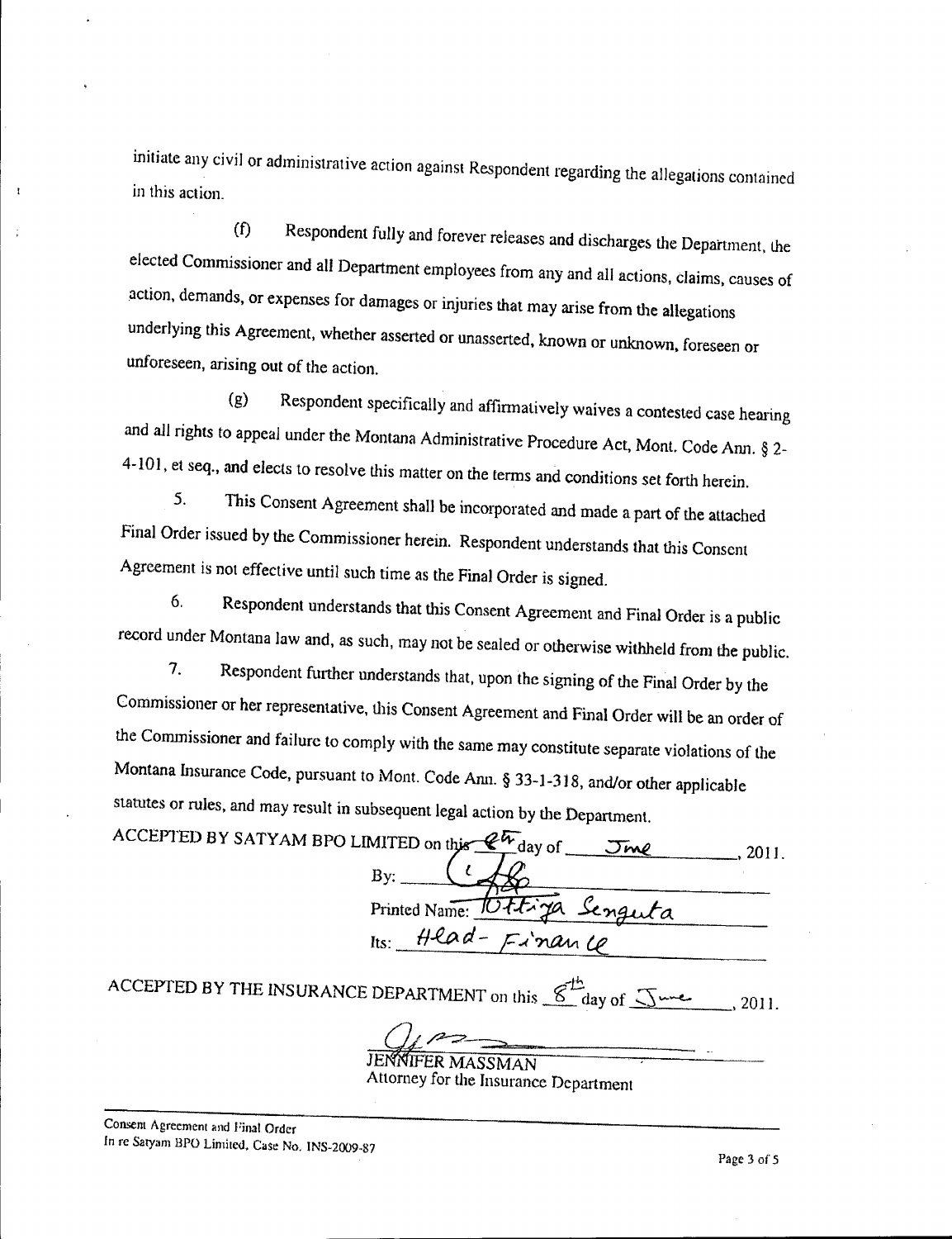## **FINAL ORDER**

Pursuant to the authority vested by the Mont. Code Ann.  $\S$ 2-4-603 and  $\S$  33-1-101, et seq., and on the basis of the findings of fact and Conclusions of Law set out in the Notice of Proposed Agency Action in this matter, the foregoing Consent Agreement and Respondent's consent to the entry of this order, for the purpose of settling this matter prior to a hearing, and without admitting or denying any of the Findings of Fact or Conclusions of Law.

IT IS HEREBY ORDERED that the foregoing Consent Agreement between the Department and the Respondent is adopted as if set forth fully herein;

IT IS FURTHER ORDERED that the Department and Respondent comply with the provisions of the foregoing Consent Agreement.

**DATED** this  $\frac{2^{n}}{n}$  day of  $\frac{4^{n}}{n}$  *UCUS* 1, 2011.

MONICA J. LINDEEN Commissioner of Securities and Insurance Montana State Auditor

*EN W Moo*r

By: ROBERT W. MOON Deputy Insurance Commissioner